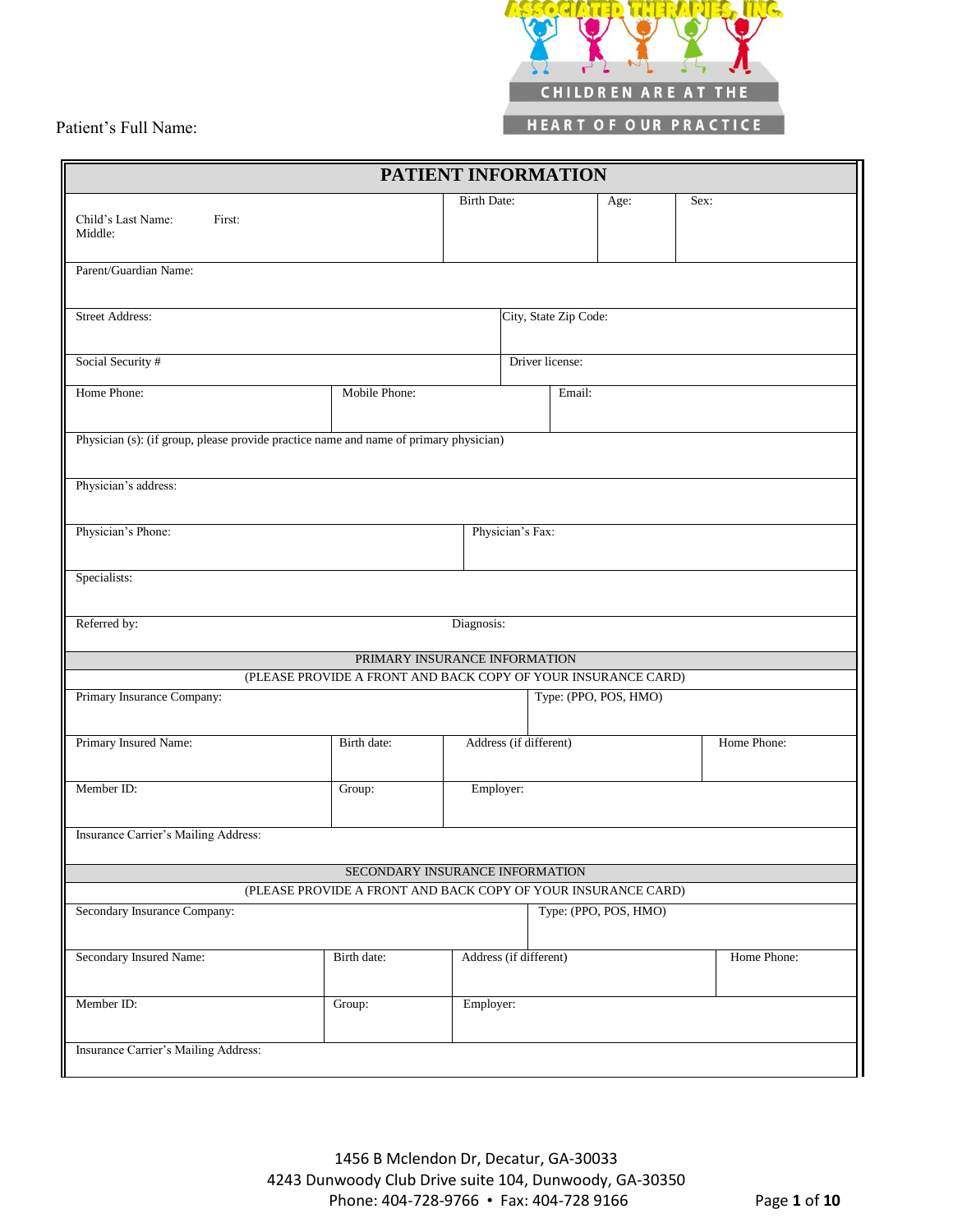

#### HIPAA PRIVACY PRACTICES

The purpose of this notice is to ensure that you (the patient) or your designated representative is made aware of your rights to ensure the privacy of your healthcare information. ATI retains the right to update this notice at any time. You will be notified of any changes and you will receive an updated copy from the office upon request.

- 1. **Privacy of Patient Information:** We have created a record of the services and treatment that you receive at Associated Therapies Inc. The privacy of your medical information is important to us and we are committed to protecting it. We are required by law to keep your medical information private and notify you of legal rights and privacy practices.
- 2. **Use and Disclosure of Patient Information:** Your child's therapy information will be used for treatment, payment and to communicate with other healthcare professions, payers, state and federal entities as well as law enforcement agencies in the interest of public safety or authorized educational institutions. HIPAA allows disclosure of this information to your designated contact which you may specify below:

| Name of Designated/Authorized contact:                                                |  |
|---------------------------------------------------------------------------------------|--|
| <b>Relationship to Patient:</b>                                                       |  |
| Authorization to disclose to or receive from<br>(School or Healthcare Provider name): |  |

3. **Patient (or Designee's) Personal Communication:** You may communicate confidential information, including services, to me by the following means:

| <b>Mailing Address:</b>  |  |
|--------------------------|--|
| Home Phone:              |  |
| Cell Phone:              |  |
| Email:                   |  |
| Patient's Date of Birth: |  |

- 4. **Patient's Access to Medical Information:** You have the right to see and obtain a copy of your medical records at any time. You may request changes to your health information. If ATI does not agree with your changes, you must be allowed to insert a statement of disagreement into the patient's record. ATI is not required to agree with your changes. You may request the reason for any disclosures made on your behalf.
- 5. **Confidentiality of Patient Information:** Associated Therapies, Inc. will attempt in all cases to preserve the confidentiality of all oral and written medical information. This includes patient records, written information and electronic transmission of information to physicians, insurance companies, state and federal entities and law enforcement agencies in the interest of public safety. Associated Therapies, Inc. will not be held responsible in the event of natural disasters, theft or burglary of their physical and electronic property having taken reasonable precaution.
- 6. **How to file a Complaint**: You may file a complaint if you feel that your privacy rights have been violated. Please ask for a complaint form. ATI will not retaliate against you if you file a complaint. Complaints should be directed to the privacy officer.
- 7. Associated Therapies Inc Contact Information: You may contact the Practice Administrator at 404-728-9766.

| Patient's or Designee's Signature: |  |
|------------------------------------|--|
|------------------------------------|--|

1456 B Mclendon Dr, Decatur, GA-30033 4243 Dunwoody Club Drive suite 104, Dunwoody, GA-30350 Phone: 404-728-9766 • Fax: 404-728 9166 Page **2** of **10**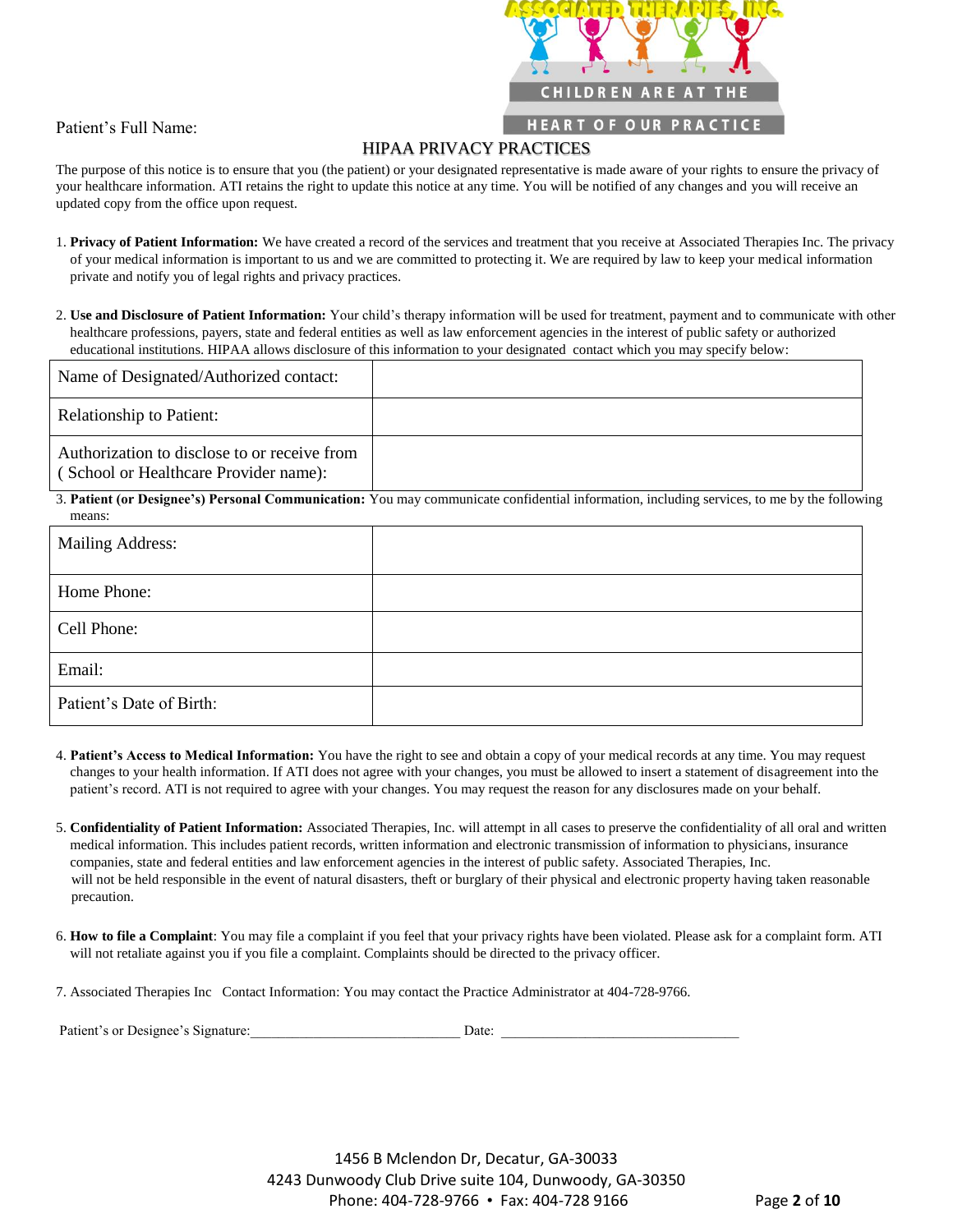**CHILDREN ARE AT THE HEART OF OUR PRACTICE** 

Patient's Full Name:

# Billing Policy and Procedures

\_\_\_\_\_\_1. We will bill your insurance as a courtesy to you. However, it is your responsibility to assist in the prompt receipt of payment from your insurance company and you are responsible for any unpaid charges, including co-payments/coinsurance.

\_\_\_\_\_\_2. You must inform Associated Therapies, Inc. of any changes in your insurance, Medicaid or Babies Can't Wait coverage. Failure to notify us of changes will result in parent or legal guardian being responsible for payment.

\_\_\_\_\_\_3. Parent or legal guardians are responsible for payment of services if insurance or secondary plan coverage does not cover a date of service or is terminated.

\_\_\_\_4. Any invoice that is not paid within 14 days will receive a phone call or follow-up invoice with rebilling charge of 10%. Any invoice not paid within 45 days will be turned over to collections with additional 33% collection fee and or charged on the credit card provided.

5. Continuation of therapy services is contingent upon timely payment of all bills

\_\_\_\_\_\_6. Parent or guardian is also responsible for all the charges, if the child becomes ineligible for Medicaid, and he/she is not enrolled in Babies Can't Wait program, as well as non-covered Medicaid services.

\_\_\_\_\_\_7. If account is turned over to collections, an additional collection fee of 33% will be added to your total account.

\_\_\_\_\_\_8. A copy of your Medicaid and/or Insurance card will need to be faxed/mailed to our office.

\_\_\_\_\_\_9. If you need special assistance to pay your portion of therapy charges, please don't hesitate to call our office. We will be happy to develop a payment plan to assist you.

\_\_\_\_\_\_10. ATI will send an invoice based on the EOB that insurance has sent to ATI. Patient understands that insurance may take 30-180 days or more to send EOB's to ATI.

\_\_\_\_\_\_11. Verification of benefits is NOT a guarantee of coverage or payment by insurance. This information is provided to us by your insurance company and is subject to change at any time. Any amount that your insurance company does not cover are your responsibility to pay in full within 14 days of invoice being sent to you.

12. Keeping track of your number of covered visits per calendar year. ATI WILL NOT keep track of your number of visits used and visits left. If you exceed that maximum number of visits a provided by your insurance coverage, YOU WILL BE RESPONSIBLE FOR PAYMENT IN FULL within 14 days of invoice being sent to you.

### **I understand and accept the billing policies and procedures listed above.**

\_\_\_\_\_\_\_\_\_\_\_\_\_\_\_\_\_\_\_\_\_\_\_\_\_\_ \_\_\_\_\_\_\_\_\_\_\_\_\_\_\_\_\_\_\_\_\_\_\_

Parent or Guardian Signature Date

**I authorize payment of medical benefits and/or government benefits to Associated Therapies, Inc** 

**\_\_\_\_\_\_\_\_\_\_\_\_\_\_\_\_\_\_\_\_\_\_\_\_\_\_\_\_\_\_\_\_\_\_\_ \_\_\_\_\_\_\_\_\_\_\_\_\_\_\_\_\_\_\_\_\_\_\_\_\_\_\_\_** 

Parent or Guardian Date

**I authorize ATI to file a complaint to the insurance commissioner on my behalf.** 

**\_\_\_\_\_\_\_\_\_\_\_\_\_\_\_\_\_\_\_\_\_\_\_\_\_\_\_\_\_\_\_\_\_\_ \_\_\_\_\_\_\_\_\_\_\_\_\_\_\_\_\_\_\_\_\_\_\_\_\_\_\_** 

Parent or Guardian Date

1456 B Mclendon Dr, Decatur, GA-30033 4243 Dunwoody Club Drive suite 104, Dunwoody, GA-30350 Phone: 404-728-9766 • Fax: 404-728 9166 Page **3** of **10**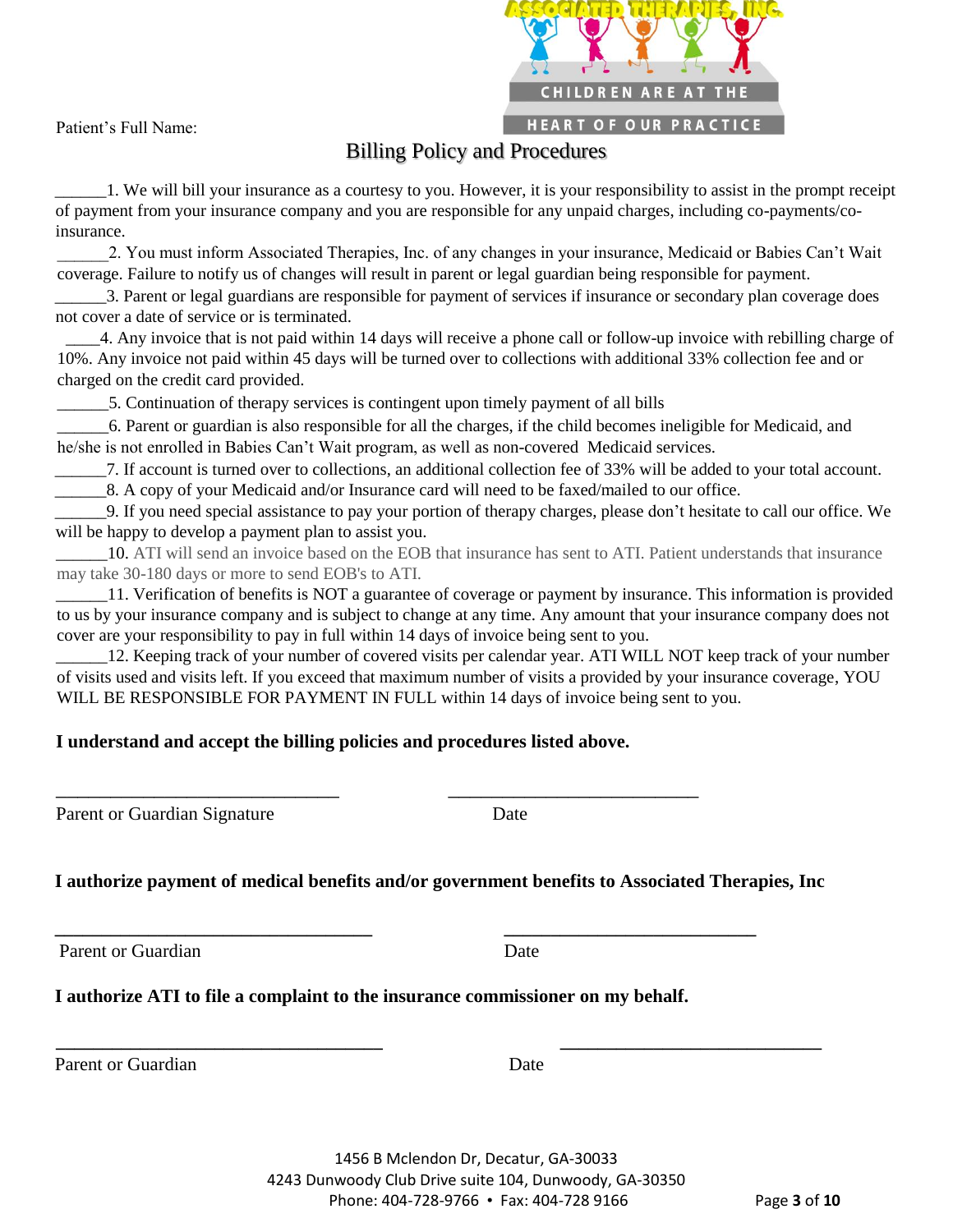

# Fees and Payment Policies

Associated Therapies is here to provide your child with quality therapy services. We established fees that enable us to have the quality staff and facilities that are necessary to provide the care you expect. This explanation of our payment policies has been prepared so that you can help us maintain quality services. Like you, we are concerned about the cost of health care. Our payment policies are designed to enable us to reduce unnecessary collection costs, which would otherwise increase the cost to you.

# Your responsibility for charges

You are ultimately responsible for the payment of charges for services you receive. If payment is to be made through insurance medical plan and we have agreed to accept assignment from that plan, then you are responsible for complying with any procedures required by that plan to enable us to receive payment on your behalf. To assure that your insurance or medical plan will provide covered benefits, you must let us know how you plan to provide payment for your visits. If you will be paying personally for the services or if you are responsible for deductible or co-payment, we expect payment at the time service is rendered. We accept check, cash, credit cards (visa, MasterCard and discover). If you are experiencing personal circumstances that will make the payment of our charges difficult for you, please ask to speak with our Business office personal.

We will also do our best to receive authorization for the services. However, it is ultimately parents'/caregiver's responsibility to follow through with the insurance company. If for any reason insurance denies benefits or payment for the services, parents are responsible for the payment regardless of the outcomes. Associated Therapies contacts the insurance company for authorization/benefits as a curtesy for our clients. It is parents'/caregiver's responsibility to contact the insurance company and be clear on their policy and its benefits as well as authorization. Verification of benefits is not a guarantee of payment by insurance. Patient is ultimately responsible for any amounts that insurance does not cover for any reason.

# PPOs, POS, and Government Plans

As a convenience to our patients, we participate with many PPOs, POS and government medical plans currently offered in this area. In order for our services to be covered under your plan, both parties must comply with the plan's requirements. It is your responsibility to know your plan's requirements for coverage. We will assist you with what we know; however, since these are "your" plans, we cannot make final determination regarding coverage; this must be done by your insurance company. Co-payments are to be presented at check in at the time of each visit.

\_\_\_\_\_\_ initials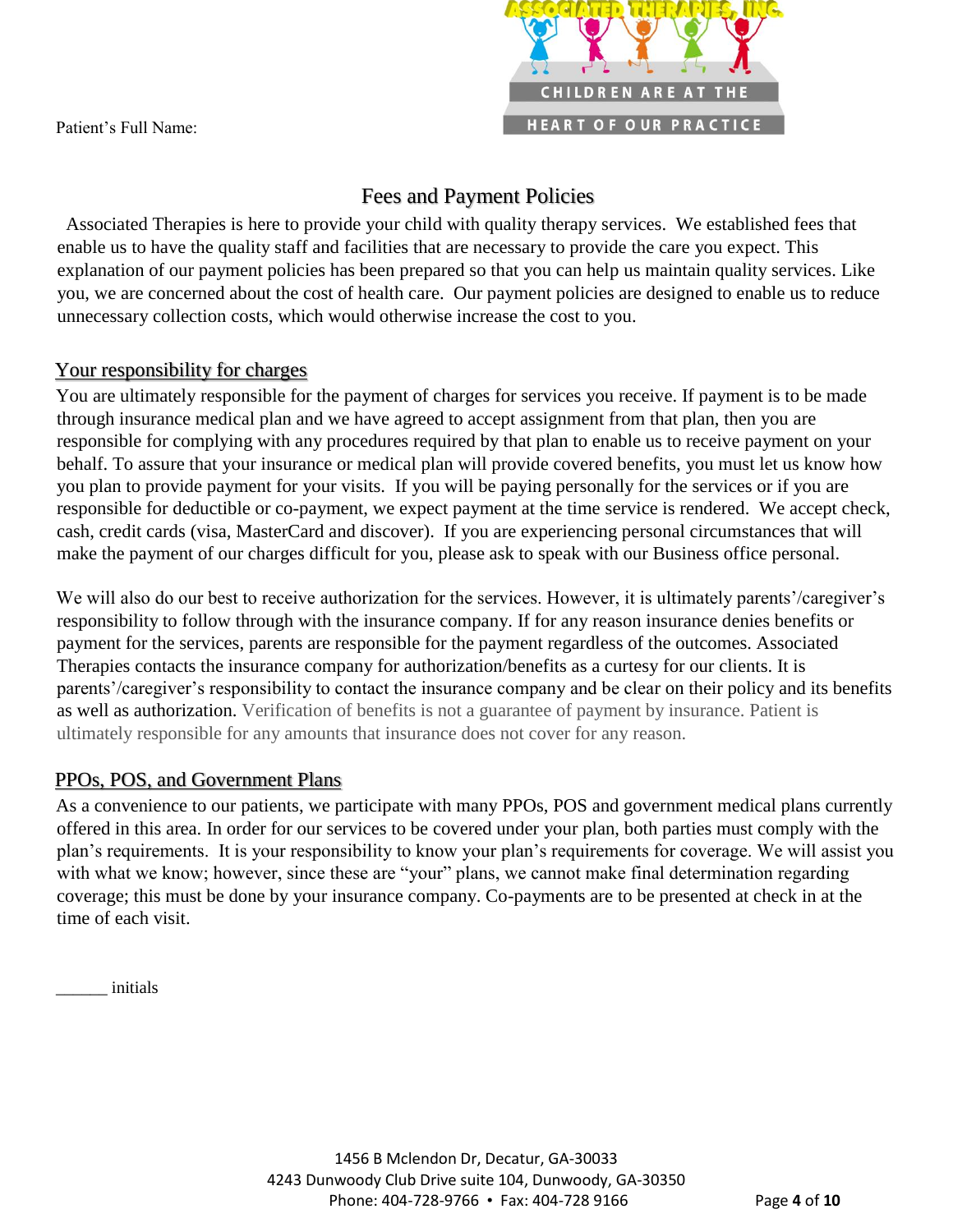

## **Patient Consent Form**

I, \_\_\_\_\_\_\_\_\_\_\_\_\_\_\_\_\_\_\_\_\_\_\_\_\_\_\_\_\_\_, hereby authorize Associated Therapies, Inc. to evaluate and treat for pediatric physical, speech or occupational therapy.

I understand that the client's protected health information may be used and disclosed to carry out treatment, payment or healthcare operations. For a more complete description of the potential uses and disclosures of the protected health information, please refer to the Notification of Privacy Practices issued on the first day of treatment. If you have misplaced your copy, please feel free to contact our office at 404-728-9766 and we will mail one to you. The Notice of Privacy Practice may change and you have the right to an updated copy. To receive a copy, please contact us at the above number. You have a right to review the Notice of Privacy Practices prior to signing this consent. If you have any questions, you may contact our privacy officer, Humera Savaja at 404-728-9766 ext 12

Please note that you have the right to request that Associated Therapies, Inc, restrict how your protected health information is used or disclosed to carry out treatment, payment or health care operations. It should be noted that the provider is not required to agree to requested restrictions; however, if the provider agrees to a requested restriction, the restriction is binding on the provider.

You have a right to revoke the consent in writing, except to the extent that the provider has taken action in reliance on it.

I give consent to leave a message on my voicemail system regarding my child and his/her care.

\_\_\_\_\_\_\_\_\_\_\_\_\_\_\_\_\_\_\_\_\_\_\_\_\_\_\_\_\_\_\_\_\_\_\_\_\_\_\_\_\_\_\_ \_\_\_\_\_\_\_\_\_\_\_\_\_\_\_\_\_\_\_\_\_\_\_\_\_\_\_

Parent or Legal Guardian Date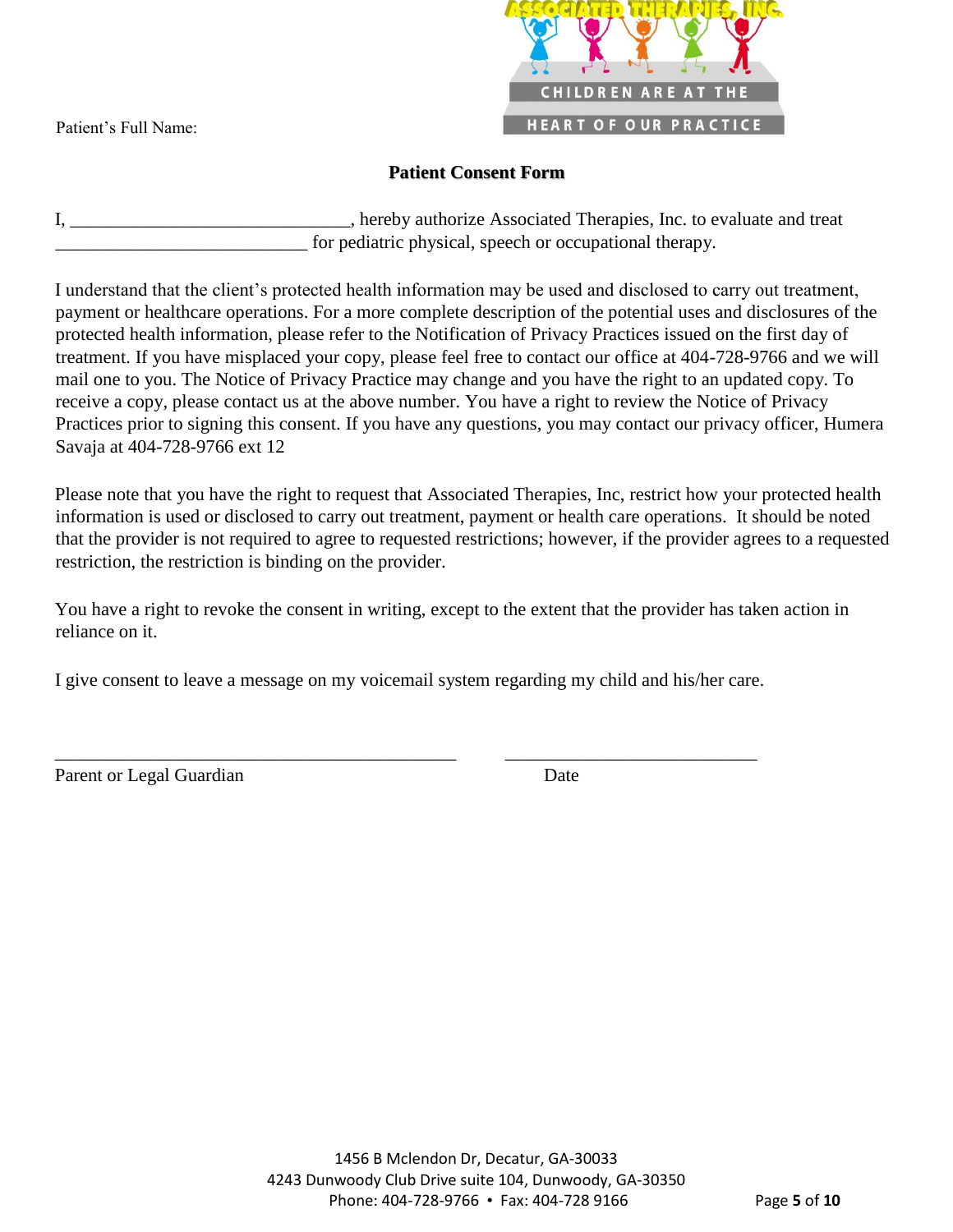

#### Notice of Privacy Practices

I, \_\_\_\_\_\_\_\_\_\_\_\_\_\_\_\_\_\_\_\_\_\_\_\_\_\_\_\_\_\_\_\_\_, have been issued a copy of Associated Therapies, Inc. Notice of Privacy Practices. If there are any questions regarding this notice, I understand that I may contact the privacy officer, Humera Savaja at 404-7289766 ext 12

Parent or Legal Guardian Date

I understand that I have the right to review this office's Notice of Information Practices as displayed in the waiting room.

\_\_\_\_\_\_\_\_\_\_\_\_\_\_\_\_\_\_\_\_\_\_\_\_\_\_\_\_\_\_\_\_\_\_\_\_\_\_\_\_\_ \_\_\_\_\_\_\_\_\_\_\_\_\_\_\_\_\_\_\_\_\_\_\_\_\_\_\_

I have received a copy, and read the Notice of Information Practices posted in this office and understand its meaning. I understand that I have the right to request that this provider restrict how protected health information is used or disclosed to carry out treatment, payment or healthcare operations. And that the provider is not required to requested restrictions. I have the right to revoke the consent in writing except to the extent that the provider has taken action prior to the revocation. I understand that this authorization is voluntary.

\_\_\_\_\_\_\_\_\_\_\_\_\_\_\_\_\_\_\_\_\_\_\_\_\_\_\_\_\_\_\_\_\_\_\_\_\_\_\_\_\_ Signature of patient or patient's representative Date

Printed name of patient's representative: \_\_\_\_\_\_\_\_\_\_\_\_\_\_\_\_\_\_\_Relationship to Patient: \_\_\_\_\_\_\_\_\_\_\_\_\_\_\_\_\_\_\_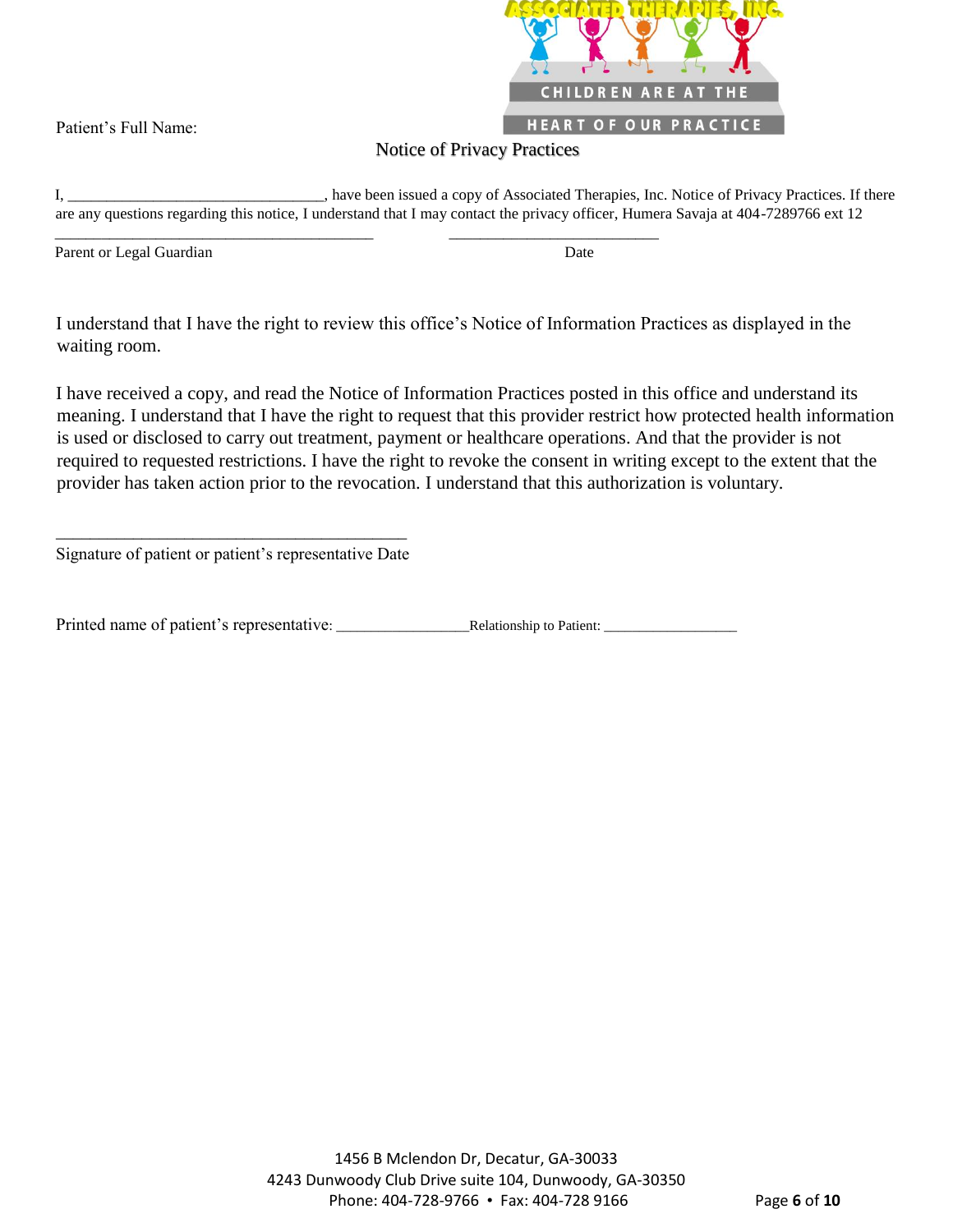

#### Client's Pediatrician / Clinical Office

ATI will contact your doctor / previous therapy clinic to obtain the following:

- 1. Script for Therapy or referral
- 2. Evaluations or notes to help with therapy.
- 3. All informational notes required to help us better the services for the child.

ATI will try to obtain the above mentioned information from your doctor's office / therapy clinic within the 7 days of the child being scheduled for their initial appointment. After 7 days it will fall to the responsibility of the child's parent / guardian to obtain the required above mentioned information. Failure to provide the required above mentioned information will result in your child not been seen by the therapist/s and any subsequent fees the parent will be liable to pay ATI.

\_\_\_\_\_\_\_\_\_\_\_\_\_\_\_\_\_\_\_\_\_\_\_\_\_\_\_\_\_\_\_\_\_\_\_\_\_\_\_\_\_ Signature of patient or patient's representative Date

Printed name of patient's representative: \_\_\_\_\_\_\_\_\_\_\_\_\_\_\_\_\_\_\_Relationship to Patient: \_\_\_\_\_\_\_\_\_\_\_\_\_\_\_\_\_\_\_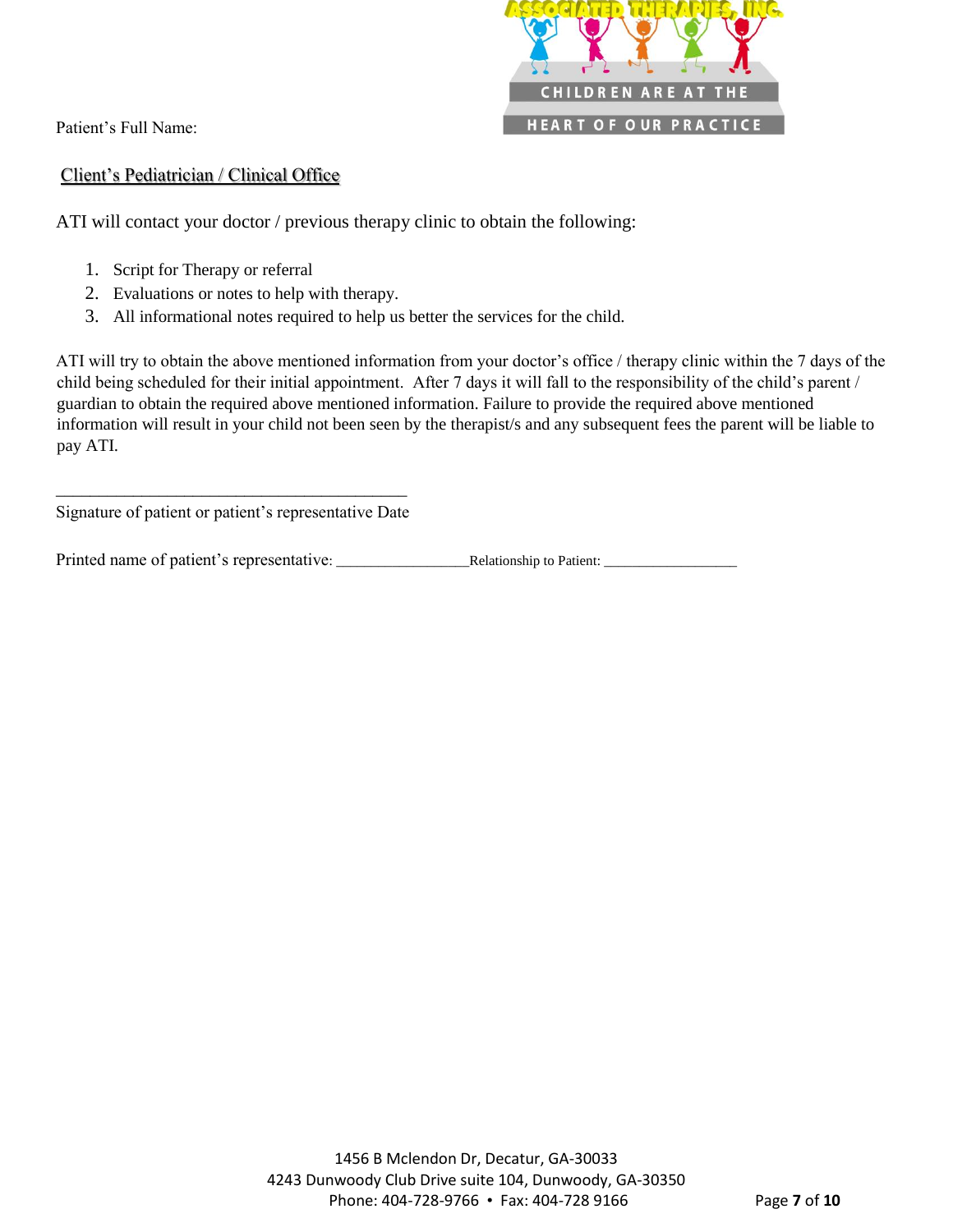

#### Credit Card Information

In the event a bill from Associated Therapies, Inc has not been paid within 60 days, I authorize payment of any outstanding balance with the following credit card:

| Credit Card type: ____Visa___Mastercard___Amex____Discover |  |  |  |  |
|------------------------------------------------------------|--|--|--|--|
|------------------------------------------------------------|--|--|--|--|

Nam on the Card:

Card Number:\_\_\_\_\_\_\_\_\_\_\_\_\_\_\_\_\_\_\_\_\_\_\_\_\_\_\_\_\_\_\_\_\_\_\_\_\_\_\_\_\_\_\_\_

Expiration date:

3 digit code:\_\_\_\_\_\_\_\_\_\_\_\_\_\_\_\_\_\_\_ 4 digit in case of Amex

Billing address where card is billed:

Street Address:

 $Apt:$ City:\_\_\_\_\_\_\_\_\_\_\_\_\_\_\_\_ State:\_\_\_\_\_\_\_\_\_\_\_\_\_\_\_\_zip code:\_\_\_\_\_\_\_\_

Signature of the card holder for authorization \_\_\_\_\_\_\_\_\_\_\_\_\_\_\_\_\_\_\_\_\_\_\_\_\_\_\_\_\_\_\_\_\_\_

\*\*This option will only be exercised in the event of non-payment of outstanding balances of 60 or more days past due. You can also use this as regular payment option.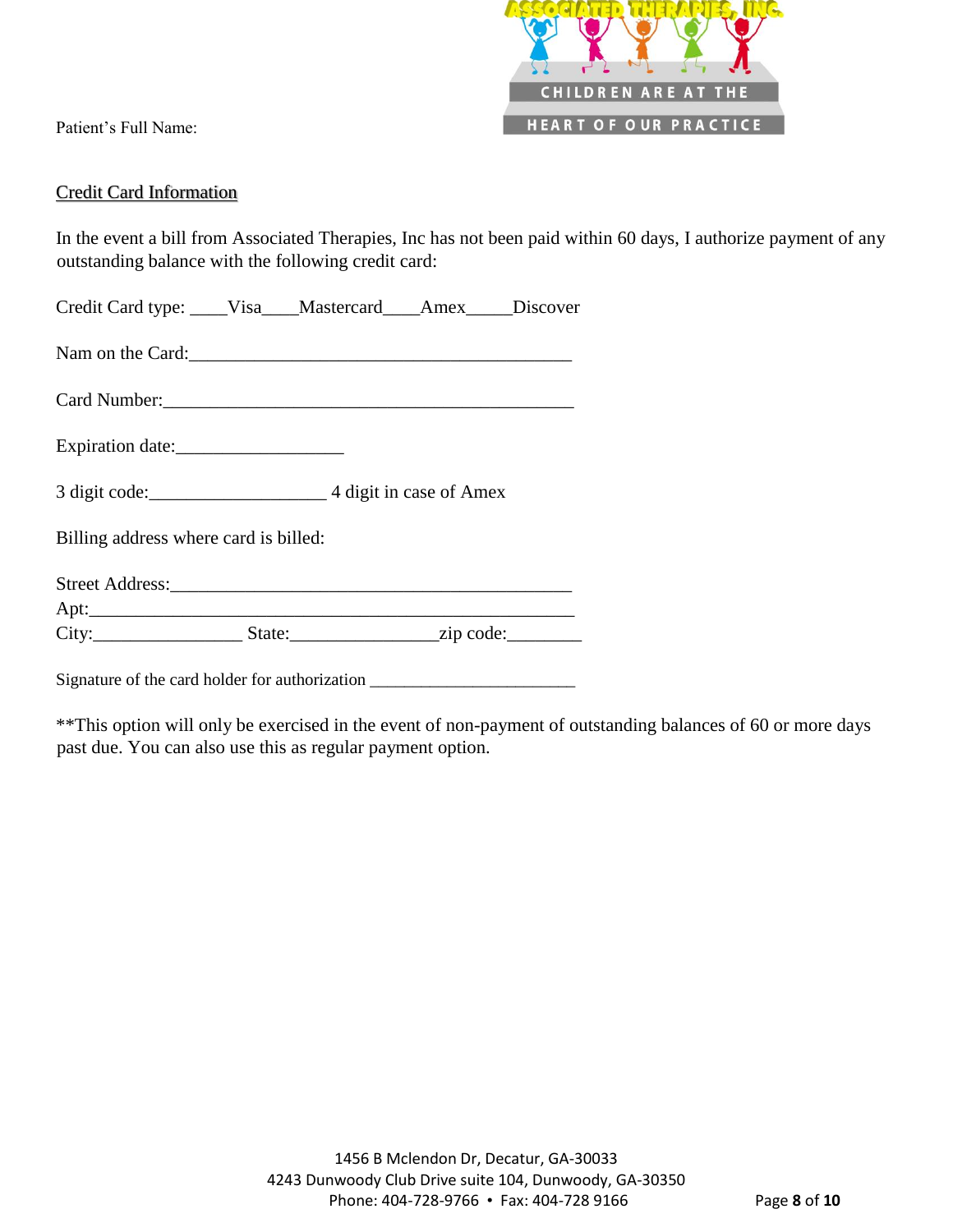

# POLICY REGARDING CANCELLATIONS AND "NO SHOWS"

In an effort to be respectful of your busy schedule and our therapist; and secondary to the large waiting list and the high demand for therapy services, Associated Therapies, Inc employs an attendance policy for all scheduled therapy appointments.

Planned Cancellations: (doctor's appointment, vacation)

- It is the parent's/caregiver's responsibility to keep the therapist informed of any changes they need to make in their scheduled therapy visits. We request a 48-hour notice of any cancellations so that adjustments can be made and make up sessions scheduled if possible.
- Our Therapist will give a minimum of 48-hour notice for any cancellations they need to make with regard to your scheduled visits.

Cancellations Due to Illness:

- It is important that both the parent/caregiver and therapist be respectful of health concerns. *Children with diarrhea, vomiting, contagious diseases and/or a temperature above 100 degrees should not be seen* to ensure the health of the therapist and other patients being treated.
- Should your child (or another child in the home who will be there during therapy time) wake up with any of these symptoms, please contact your therapist as soon as possible. Your therapist will likewise call as soon as possible should she/he be ill and not be able to render services to your child. Your child should be symptom free for 24 hours before resuming therapy.
- **"No Shows":**  $\Box$  in the event of a "no show" (not showing up at the clinic or not being at home at the scheduled time), you will be given written notice with \$ 50 "no show "**without prior notification.** A second "no show" within a 3 month period will result in the child being discharged from your therapist's caseload.

**Your Therapist will make every effort to reschedule your child when a cancellation is required. Parents must keep 75 percent of scheduled therapy visits per month. Clients who drop below this amount for 2 consecutive months will be given written notice of discharge from my caseload.** 

I have read the above attendance policy with regard to cancellations and "no shows" for scheduled therapy visits.

 $\overline{\phantom{a}}$  , and the contract of the contract of the contract of the contract of the contract of the contract of the contract of the contract of the contract of the contract of the contract of the contract of the contrac

Parent/caregiver signature Date